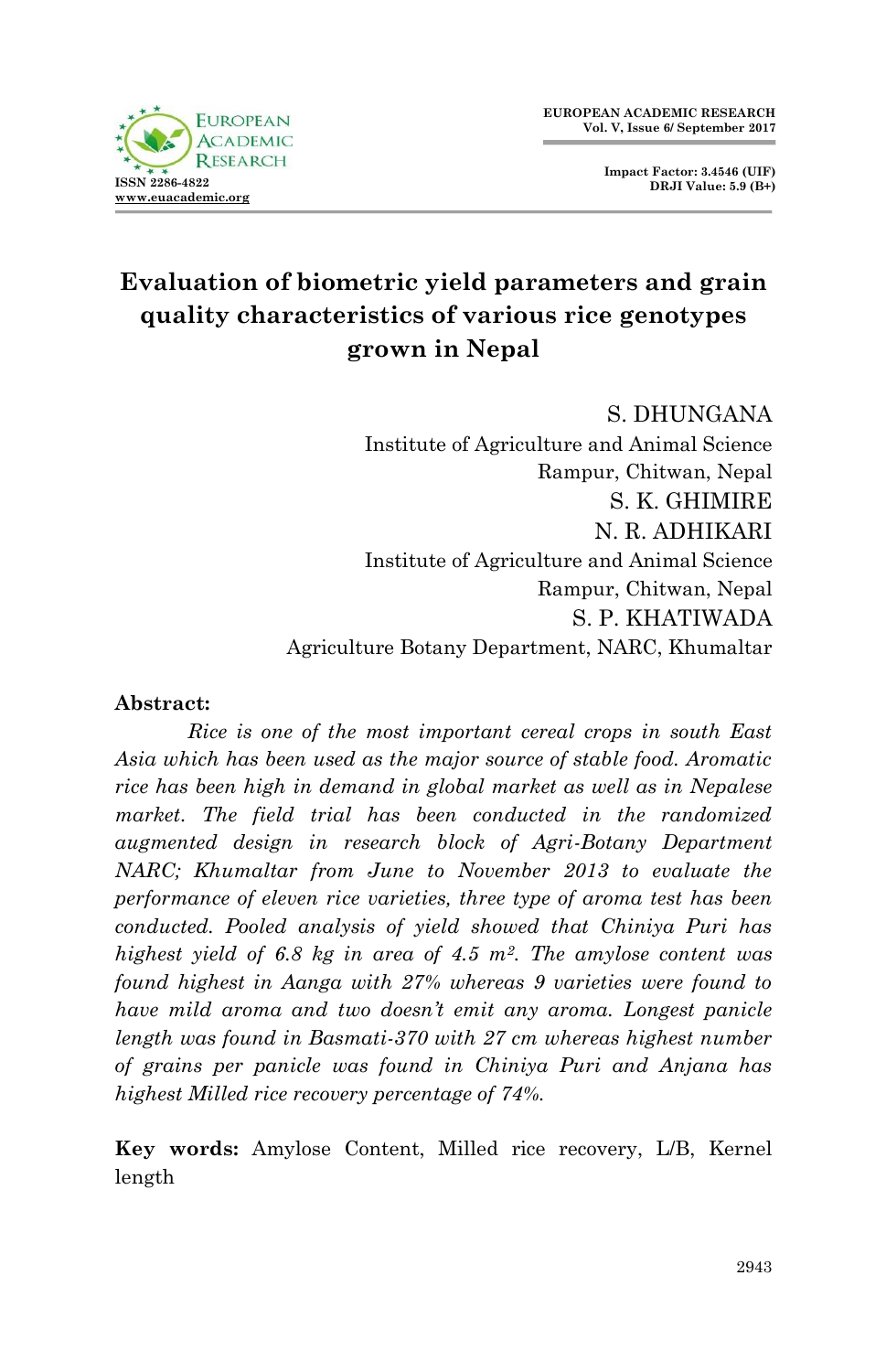#### **1. INTRODUCTION:**

Rice (*Oryza sativa* L.) is a cereal crop belonging to family Gramineae. It produces edible grains which provide about 20% dietary energy. It has been cultivated for estimated years of 10000 years (Lui*et al*, 2007) and now is main source of food for more than 1/3 of world population (Singh and singh, 2008). Aromatic varieties are most appreciated by consumers and fetch higher market price then non aromatic rice varieties in world rice market (Singh e*t al*., 2000; Juliano, 2000). The intensity of aroma which is determined by volatile compounds in aromatic rice is affected by the grain maturation and storage (Singh *et al*., 2000; Fitzerald*et al*., 2008 and Gay *et al*., 2010).Aromatic rice consist a special group of rice accessions which are known for their specific aroma and fine grain quality which arises in its cooked condition (Ahuja *et al*., 1995; Khush and Dela Cruz, 1998; Kumar *et al*., 1996; Nene, 1998; Singh *et al.,* 2000 a, b). Aroma in rice grain is due to presence of more than 100 bio-chemical compounds (Petrov*et al*., 1996) out of which the most important chemical determining the aroma in rice is 2-Acetyl-1-Pyrroline (Buttery *et al*., 1982).Quality Characters of rice grains reveled to complex physio-chemical properties. Excellent kernel shape along with length and breadth ratio of kernel plays an important feature of quality rice (Patil*et a*l, 2003). Grain size and shape are the most desirable characters for determining the quality of rice and development of its varieties (Adair *et al.*, 1966). Kernel appearance, size, shape, aroma, nutritional value and cooking behavior are important traits for judging the quality and preferences of rice from one group of consumer to the next (Khush*et al*, 1979; Dela Cruz and Khush, 2000 and Sellappan*et al*, 2009). Amylose content in rice is considered as main parameter determining the cooking and eating quality of rice (Juliano, 1972) which is specified by a single major locus with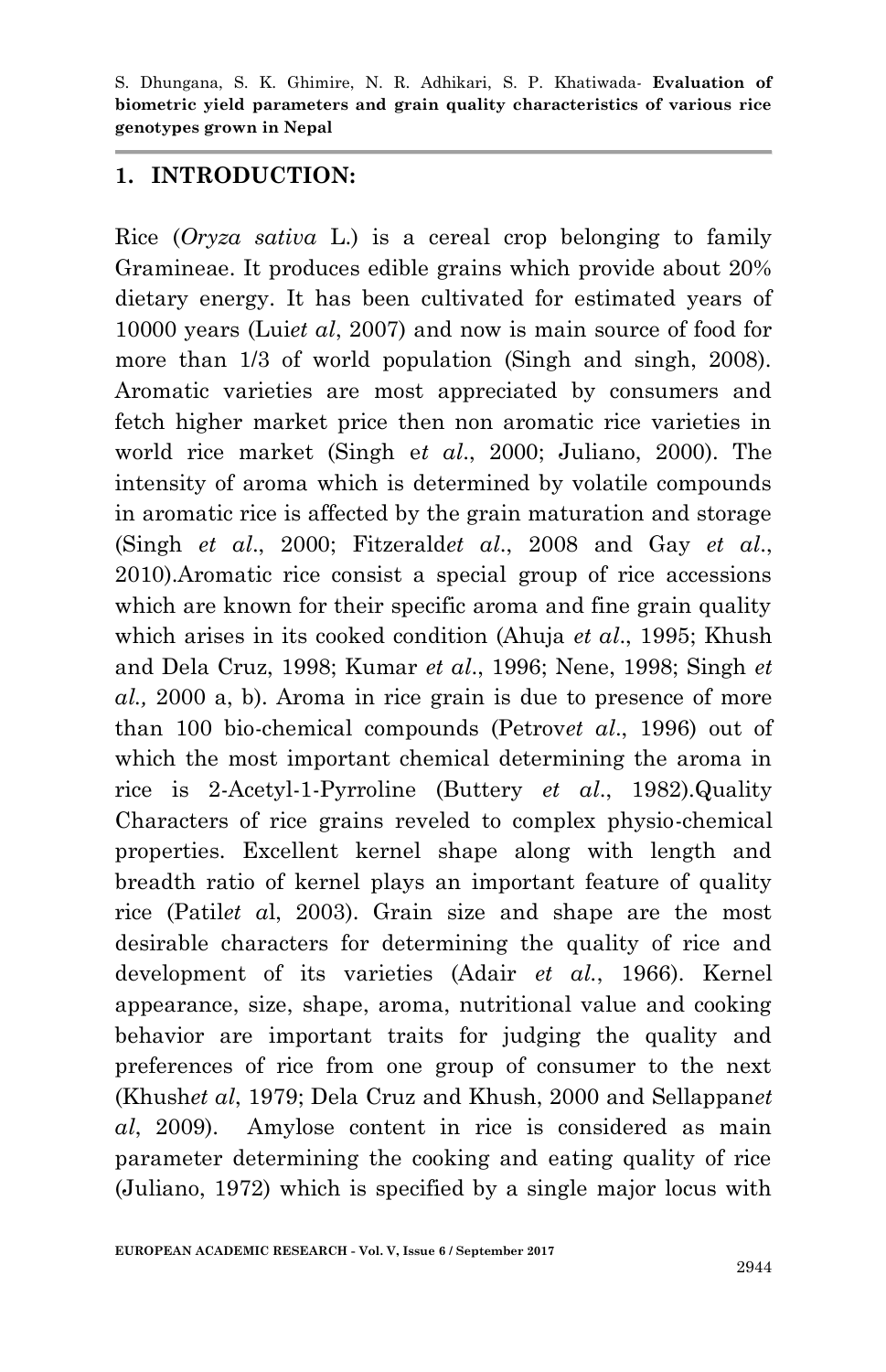modification of some minor genes (Bollich and Webb, 1973; MC Kenzie and Ratger, 1983 and Kumar and Khush, 1988). AC determines the hardiness and stickiness of cooked rice.

# **OBJECTIVE/ PURPOSE OF STUDY**

- 1. Identification of superior genotypes having both quality traits and aroma
- 2. To assist in breeding program for development of rice varieties with superior grain quality and aroma
- 3. Collection and conservation of rice landraces along with study of variability among the genotypes

# **2. MATERIALS AND METHODS**

# **2.1 Planting Materials:**

Seeds of various rice cultivars were collected from the Gene Bank of NARC, Khumaltar with the aid of Agri-Botany Department.

# **2.2 Plot Layout:**

The research was conducted in randomized block design consisting of thirteen genotypes including three check varieties. Each plot was 3.75 m in length whereas 1.2m in width with area of 4.5m2. Each genotype was planted in six rows consisting of 25 plantlets in each row.

# **2.3 Sowing and Transplantation**

Seedling of Seventeen days were used which were sown on June 11th and transplantation was done on 28th of June 2013.

# **2.4 Biometric and Yield Characteristics**

# **2.4.1 Days to Maturity**

This record was maintained as the day where the 85% of grains in each plot get changed to yellow color (Standard Evaluation System for Rice, IRRI, 2002).

# **2.4.2 Plant Height**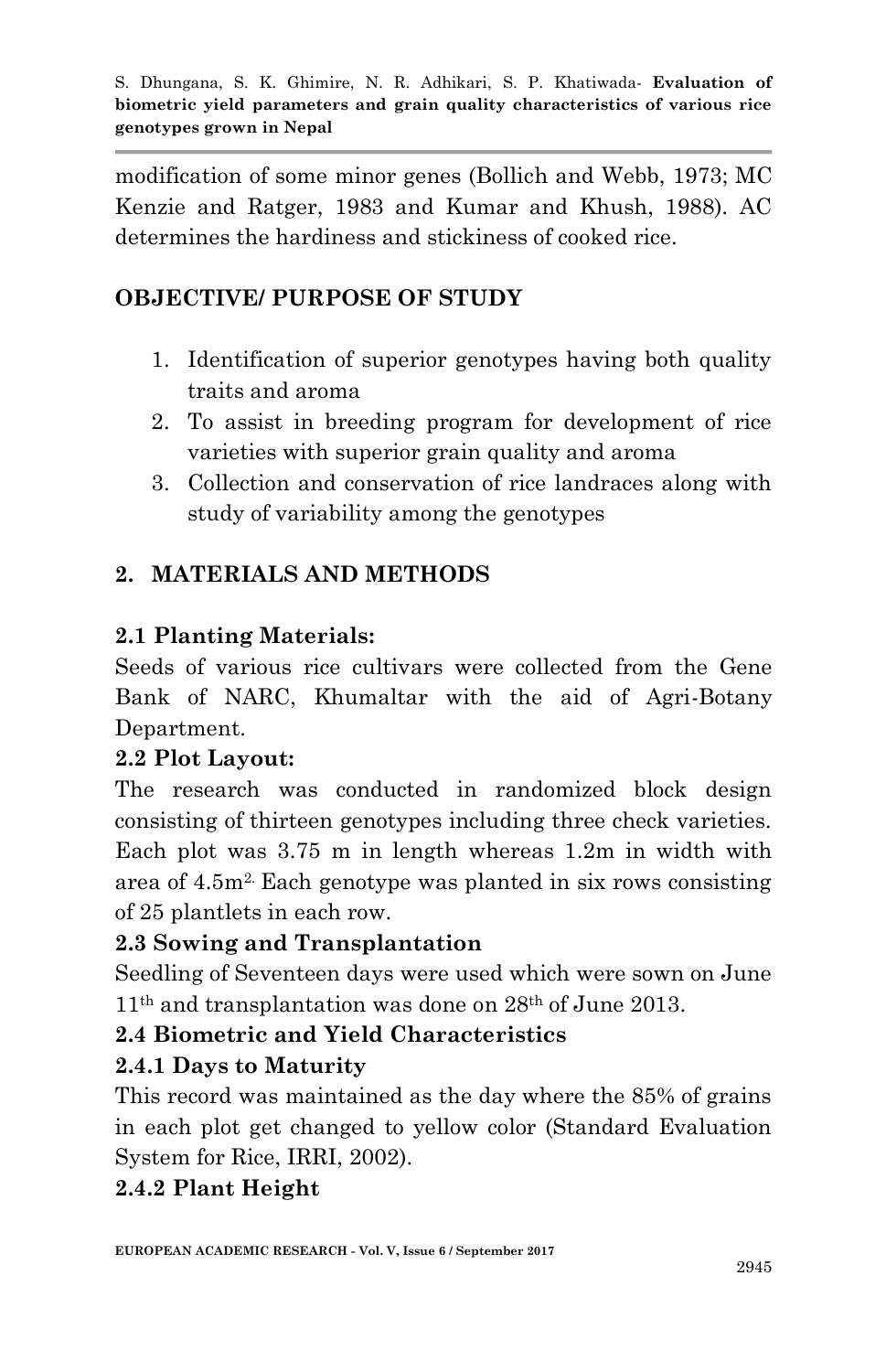The plant height of plant was taken by measuring from base to the tip of panicle, excluding the awns if present. It is the height of plant including Culm length and panicle length.

# **2.4.3 Panicle length**

The length of panicle was taken as the distance between the bases of panicle to the tip of panicle excluding the awns length

## **2.4.4 Grain number per panicle**

10 panicles from each sample plot were selected on random basis and are hand threshed to record the number of grains per panicle.

# **2.4.5 Number of fertile grain per panicle**

The grains having rice kernel was counted as the fertile grains.

# **2.4.6 Grain yield/plot**

After harvesting the grains they were allowed for sun drying for duration of ten days and then their weight was measured by using electronic balance. Similarly moisture content of rice sample was measured by using Dale 400 moisture meter. Average moisture content in grains was maintained as 14% and then grain yield per plot was determined.

## **2.4.7 Straw yield**

After detaching the grains the straw was allowed to dry in sun for ten days then the weight of straw was taken with the help of electronic balance.

## **2.5 Grain Quality Parameters**

# **2.5.1 Hulling percentage**

125 gram of rice seeds from each sample genotype were dehulled by using Standard Otake De-husker and the whole grain yield were calculated by using formula.

Hulling  $(\%)$  = Amount of brown rice ÷ Amount of rough rice (sample rice) ×100

## **2.5.2 Milled rice recovery**

Amount of rice after removing the barn is calculated and is termed as milled rice recovery. Higher the percentage of rice recovery more it's beneficial.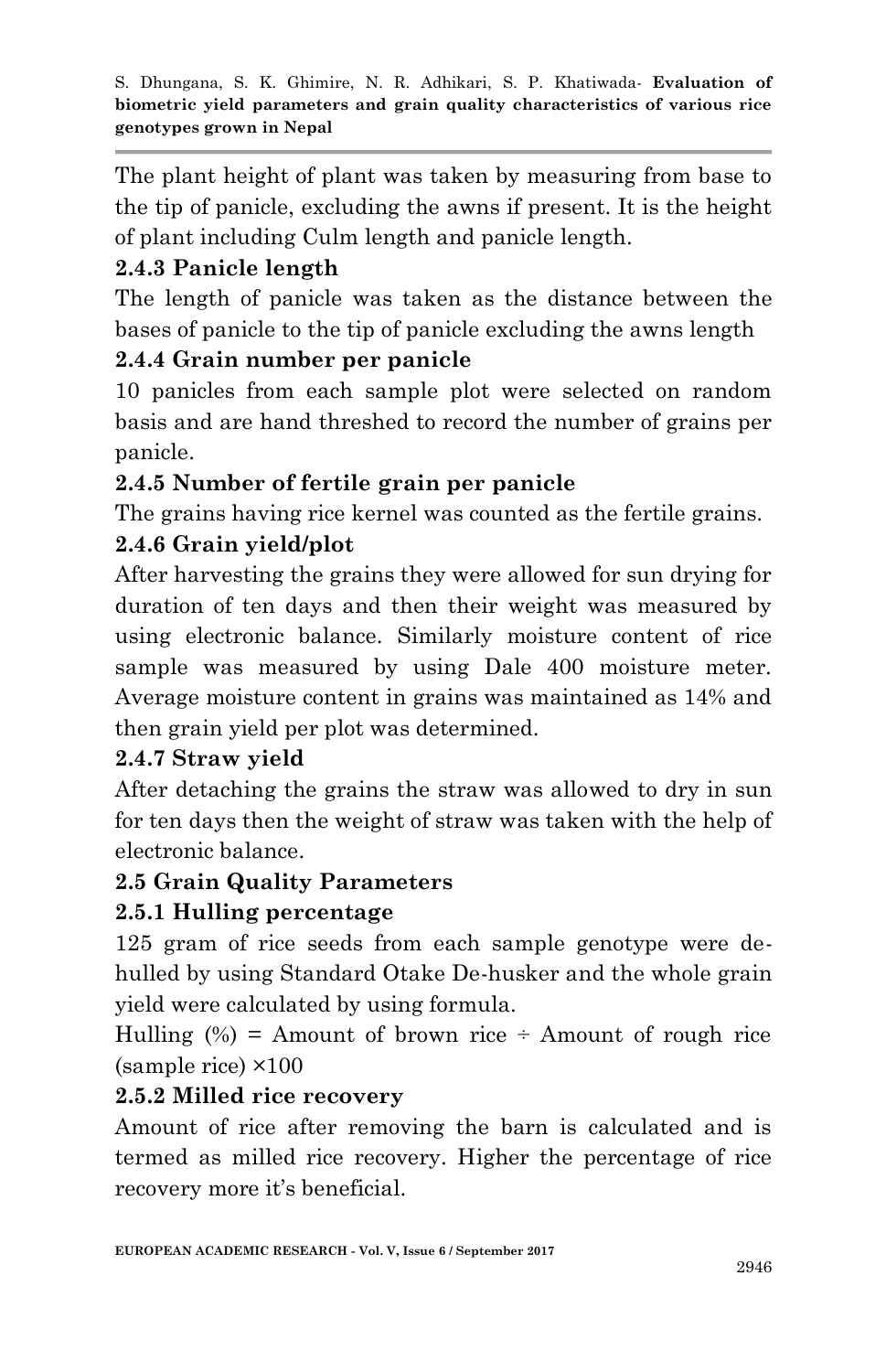#### **2.5.3 Grain classification**

Length and breadth of ten de-husked entire brown rice was measured by using dial micrometer and then classified into four distinct groups on the basis of their L/B ratios and kernel length.

### **2.5.4 L/B ratio**

Sample of rice kernels are measured on both length and breadth and classified into four distinct groups as Slender, Medium, Bold and Round on basis of their L/B ratio.

| Shape       | Slender                                          | Medium  | Round                    | Bold      |
|-------------|--------------------------------------------------|---------|--------------------------|-----------|
| $L/B$ ratio | > 3.0                                            | 2.1-3.0 | $1.1 - 2.0$              |           |
|             | $\sim$<br>$\mathbf{1}$ $\mathbf{1}$ $\mathbf{1}$ |         | $\overline{\phantom{a}}$ | TDDI 0000 |

(Standard Evaluation System for Rice, IRRI, 2002)

### **2.5.6 Kernel Length**

Length of 10 milled rice kernels from each variety was measured by using dial micrometer and the varieties were classified into 4 distinct classes on the basis of their length as Extra-long, Long, Medium and Short ranging length of kernel.

| Size                                            | Extra Long | Long    | Medium   | Short |  |  |
|-------------------------------------------------|------------|---------|----------|-------|--|--|
| Length of Kernel(mm)                            | >7.5       | 6.6-7.5 | 5.51-6.6 | < 5.5 |  |  |
| (Standard Evaluation System for Rice IRRI 2002) |            |         |          |       |  |  |

(Standard Evaluation System for Rice, IRRI, 2002)

## **2.5.7 Kernel Breadth**

Length of 10 milled rice kernels from each variety was measured by using dial micrometer

#### **2.6 Chemical traits**

## **2.6.1 Alkali spreading value and clearing test**

Six de-husked brown rice from each sample was taken in a Petri-dish to check alkali spreading value and clearing test. 10 ml of 1.7% KOH solution is placed in Petri-dish where the sample of rice was placed with plenty of space and then covered by the lid and placed in a cardboard box maintaining 30ºC temperature and left for 23 hours. Then reading was taken on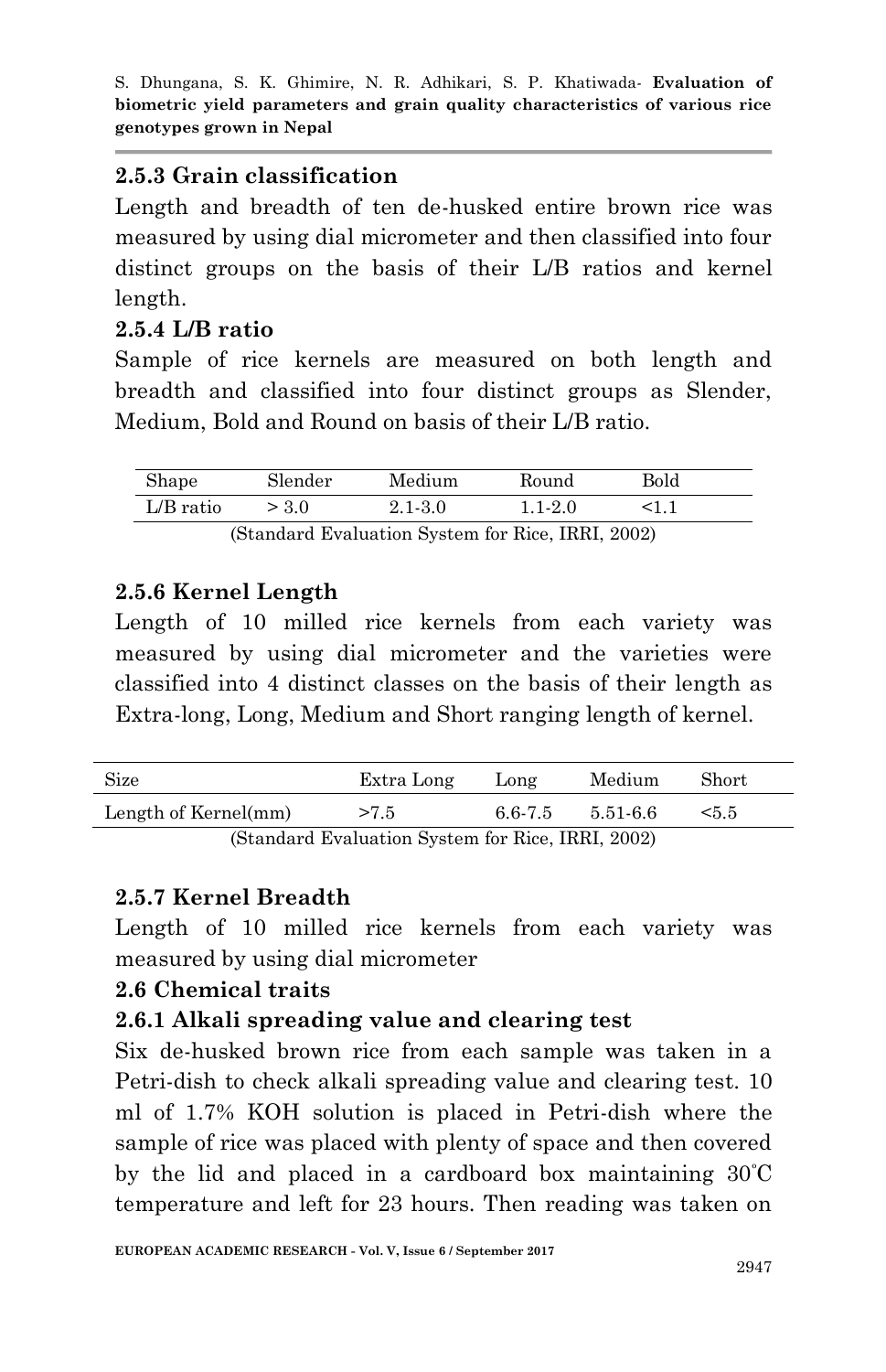seven different categories as shown in table 2 (Standard Evaluation System for Rice, IRRI, November 2002).

#### **2.6.2 Amylose content**

100 mg of rice flour sample from each variety was taken and 1 ml of 95 % ethanol along with 9 ml of 1.0 N NaOH was added in the solution. The mixture was allowed to heat by keeping in heated water-bath for 10 minutes. The samples were then allowed to cool and then diluted to 100 ml by adding distilled water in it. From the suspension thus prepared 5 ml of sample solution was taken where 1 ml acetic solution was added to acidify the solution and later on 1.5 ml Iodine solution containing 0.2 % iodine and 2% potassium iodide was added and volume made to 100 ml with addition of distilled water. Samples were then kept at room temperature for 20 minutes. The reading of absorbance was taken with the help of spectrometer at 620 nm. NaOH solution was used as the control. AC of rice sampled varieties was calculated by comparing with standard graph (Perez and Juliano, 1978).

#### **2.6.3 Gelatinisation temperature**

It was determined by using the relationship with alkali spreading value. The value rated for alkali spreading value based on the response shown by six rice kernels on 1.7% KOH kept at room temperature of 30°C for 23 hours. Alkali digestion value was used to find out the GT value.

#### **2.6.4 Grain elongation ratio**

10 grains of each sample was taken and length was measured with the help of graph. Then the sample was placed in a test tube containing 15 ml tap water and left for 20 minutes. Then the test tubes containing samples were placed in water bath containing hot water and left for 20 minutes maintaining 80 <sup>º</sup>C temperatures. Then the test tubes were taken out from water bath and allowed to cool and the grains were transferred to filter paper and left for some time then elongation is measured by using micrometer.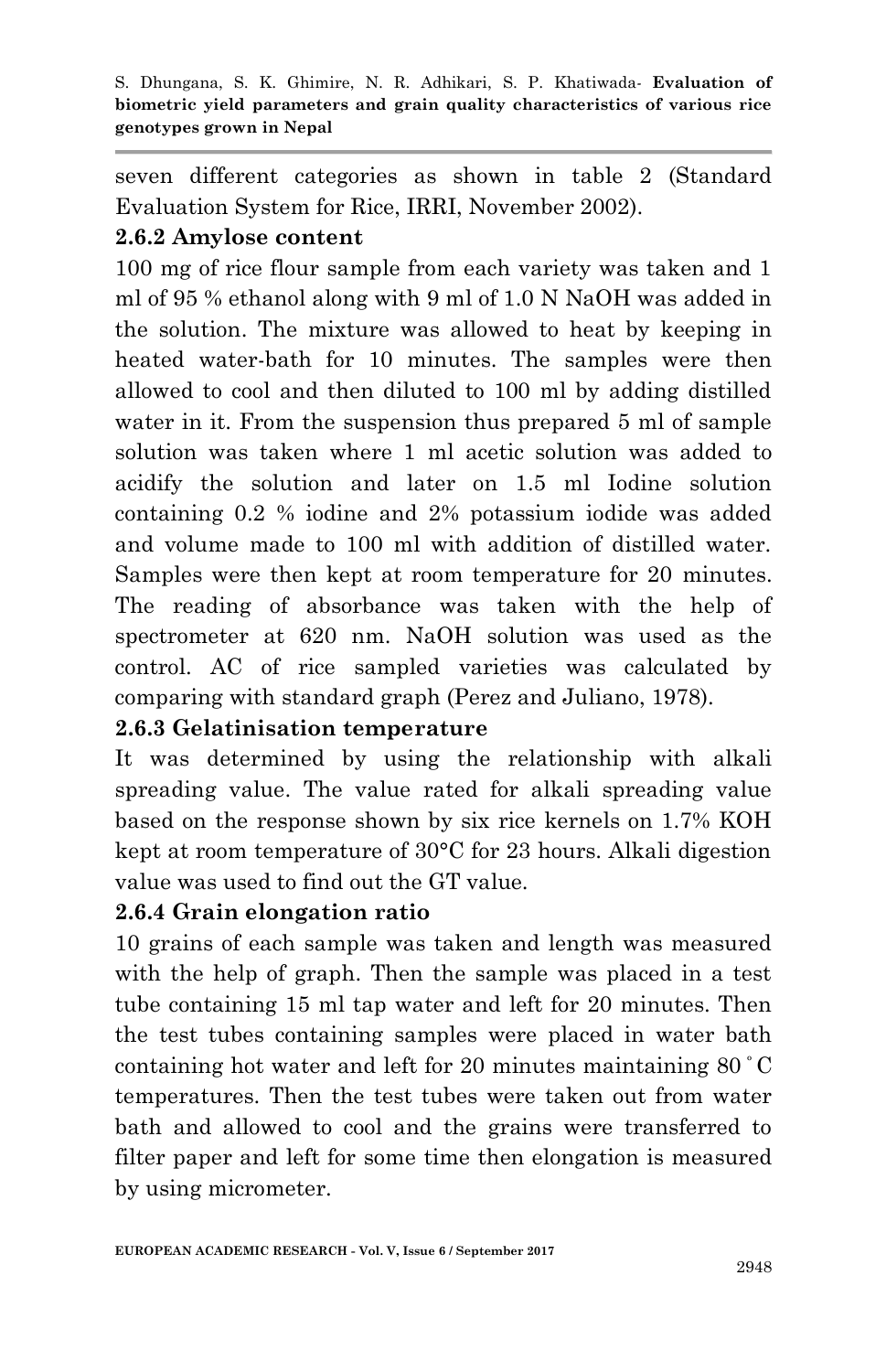#### **2.7 Aroma test**

### *2.7.1 Leaf aroma test (LAT)*

0.2 gm sample from each rice variety was weighed and cut down into small pieces which were placed in cleaned Petriplates. 1.7% KOH solution was prepared by adding 19.54 gm. (85% purity) of KOH pellets in 1000 ml of distilled water.10 ml of freshly prepared KOH solution was added over to the Petri- plates containing the leaf samples. Then the samples were covered and kept in room temperature for 10 minutes. After 10 minutes the lids of Petri--plates were removed and the content was smelt one by one and scored on scale of 1-3 as 1, 2 and 3 corresponding to absence of aroma, slight or mild aroma and strong or high aroma respectively (Standard Evaluation System for Rice, IRRI, November 2002)

A panel of five members consisting of two scientist and staff from NARC Agri-Botany Department and two students from IAAS were invited to score the aroma of each genotype.

### *2.7.2 Grain aroma test (GAT)*

40 grains from each variety was selected and put in Petri--dish in order to know the aroma of grains.1.7% KOH solution was prepared by adding 19.54 gm (85% purity) of KOH pellets in1000 ml of distilled water. 10 ml of sample solution prepared was added in each Petri--dish containing the sample and then the samples were left for one hour at room temperature with the lid covered. After an hour the lids of sample were removed one by one and was smelt to find out the aroma content and scored on scale of 1-3 as 1, 2 and 3 corresponding to absence of aroma, slight or mild aroma and strong aroma (Standard Evaluation System for Rice, IRRI, 2002). Same panel of members were used for the process.

## *2.7.3 Aroma of cooked rice (CAT)*

5 gm. of sample from each variety was added to a test tube containing 15 ml of tap water and allowed to soak for 15 minutes. Then it is transferred to water-bath and cooked for 20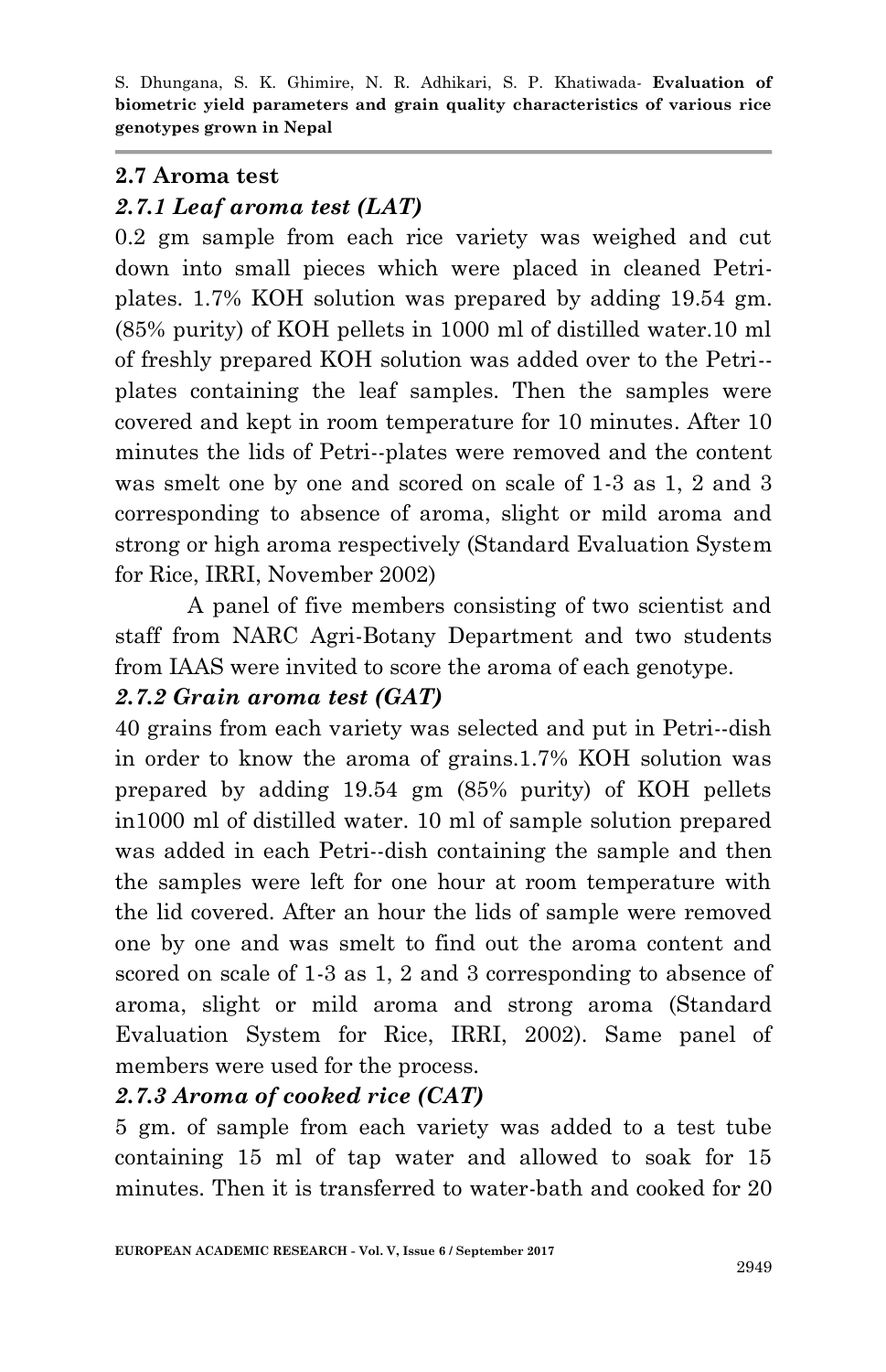minutes at 80ºC. Then the sample was allowed to cool with and kept in refrigerator for 20 minutes with its mouth sealed. Then aroma of rice was taken and noted into three distinct classes as 1, 2 and 3 on the basis of Absence of aroma, Slight aroma and Strong aroma (Standard Evaluation System for Rice, IRRI, 2002). Same panel of members were used for the process.

### **3. RESULTS AND DISCUSSIONS**

#### **3.1 Physical Parameters**

There have been significant differences among the mean of days to maturity whereas the average days to maturity was 133 and earliest maturity was found in Jhinuwa with 115 days whereas Pokhreli Masino was late maturing variety with 143 days. Jhinuwa genotypes would be further explored in the process of developing early maturing varieties by hybridization program. There was significant difference among the plant height of rice genotypes while significant variation among the plant height of rice genotypes was observed. The height of plant was found highest in Pokhreli Masino of 155 cm whereas average height was 123cm. Slight significant differences among the genotypes for panicle length were observed but there was moderate variation among the genotypes on basis of their panicle length. The mean of panicle length was observed as 24 cm whereas seven varieties have longer panicle length than that of average and longest length was found in Basmati-370 with 27 cm. highly significant result was observed among the genotypes for grain filling period where average period was 34 while Jhinuwa has the lowest grain filling days of 29.83 and longest in Hansa Raj. The variation among panicle length may be due to influence of variety as they are assessed by different genetic background (Idris and Matin, 19; Anonymous, 1993; Nahida*et al*, 2013).The result of present study was also supported by Kole and Hasib, 2006 while study done on genetic variability for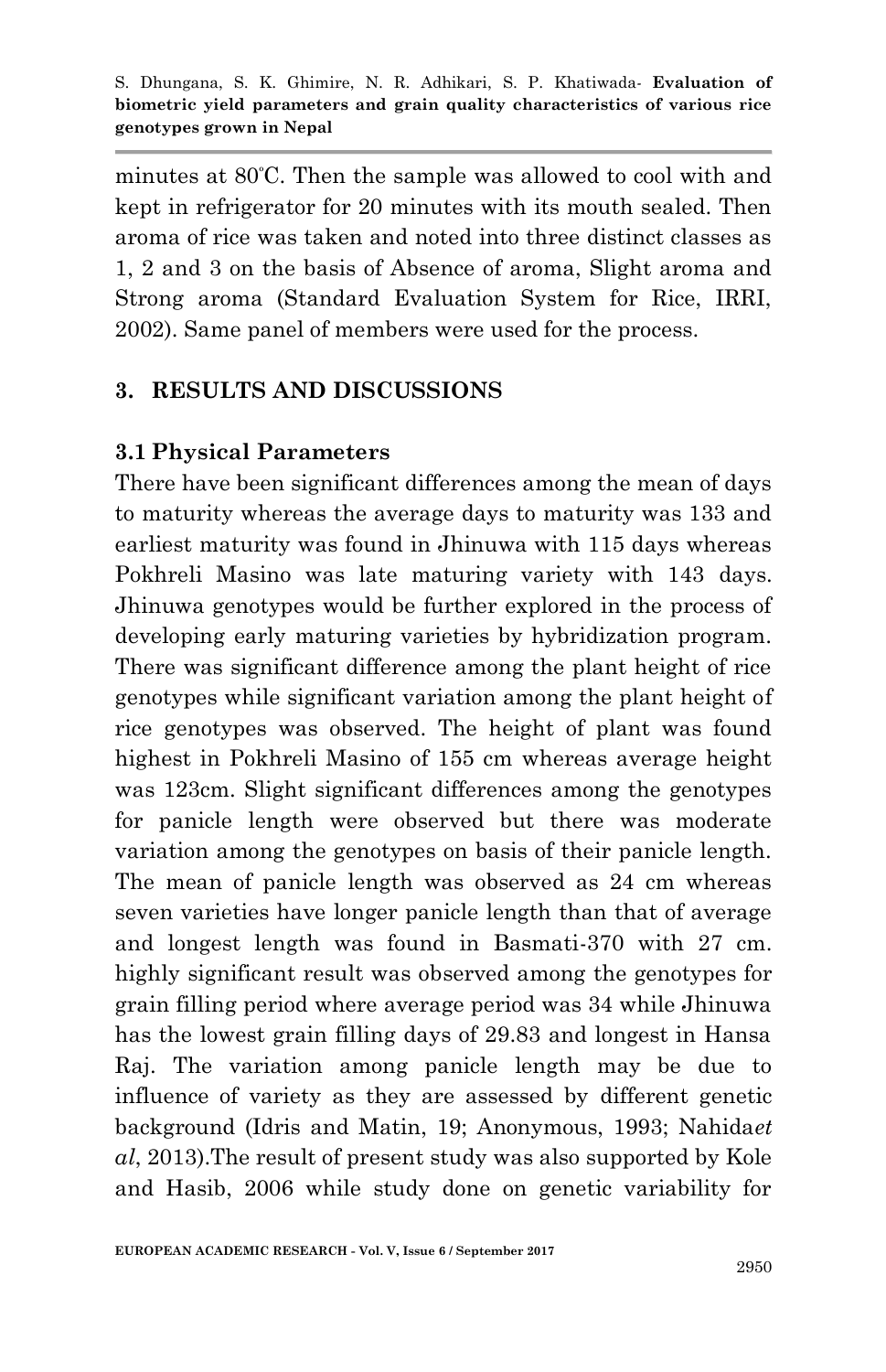various traits showed that panicle length was under genetic control (Ifftikhar*et al*, 2009). They can be used in selection process for same desirable traits.

There was significant difference in number of effective tillers among the rice genotypes .The mean of number of effective tillers was 11 whereas lowest was 8 and highest was found in Anjana with 16 effective tillers per hill. There was significant difference among the genotypes for mean thousand grain weight which may be due to their genetic background and heredity. The average weight was 25 gm whereas highest of 3o gm was observed in Aanga and Anjana varieties. Among the eleven varieties it was found that the highest number of grain per panicle was found in Chiniya Puri variety with 276 whereas average was only 203. It has also been found the highest grain yield has been observed in same variety Chiniya Puri with 6.68 kg in 4.5m2 whereas it also have highest straw yield, which shows that its best variety for both straw and grains.

#### **3.2 Quality Parameters**

Significant differences in result were observed among the eleven varieties. Hulling percentage on normal lies from 63-83 % while hulling percentage of 80 % and more is desirable as with the increase in hulling percentage amount of rice recovery increases (Swaragi et al., 2008).All genotypes have higher hulling percentage higher than the lowest level while three genotypes were better than the higher level of 80%. Highest hulling percentage was found in Jhinuwa with 83% whereas lowest was found in 75.98%. A significant difference was observed among the means of Milled rice recovery of varieties.There was variation among the genotypes based on milled rice recovery amount which depends on the varietal character as well as the drying condition of grains (Witte, 1972; Adair et al, 1973). It indicated that genotypes having higher rate of milled rice recovery and hulling percentage is good for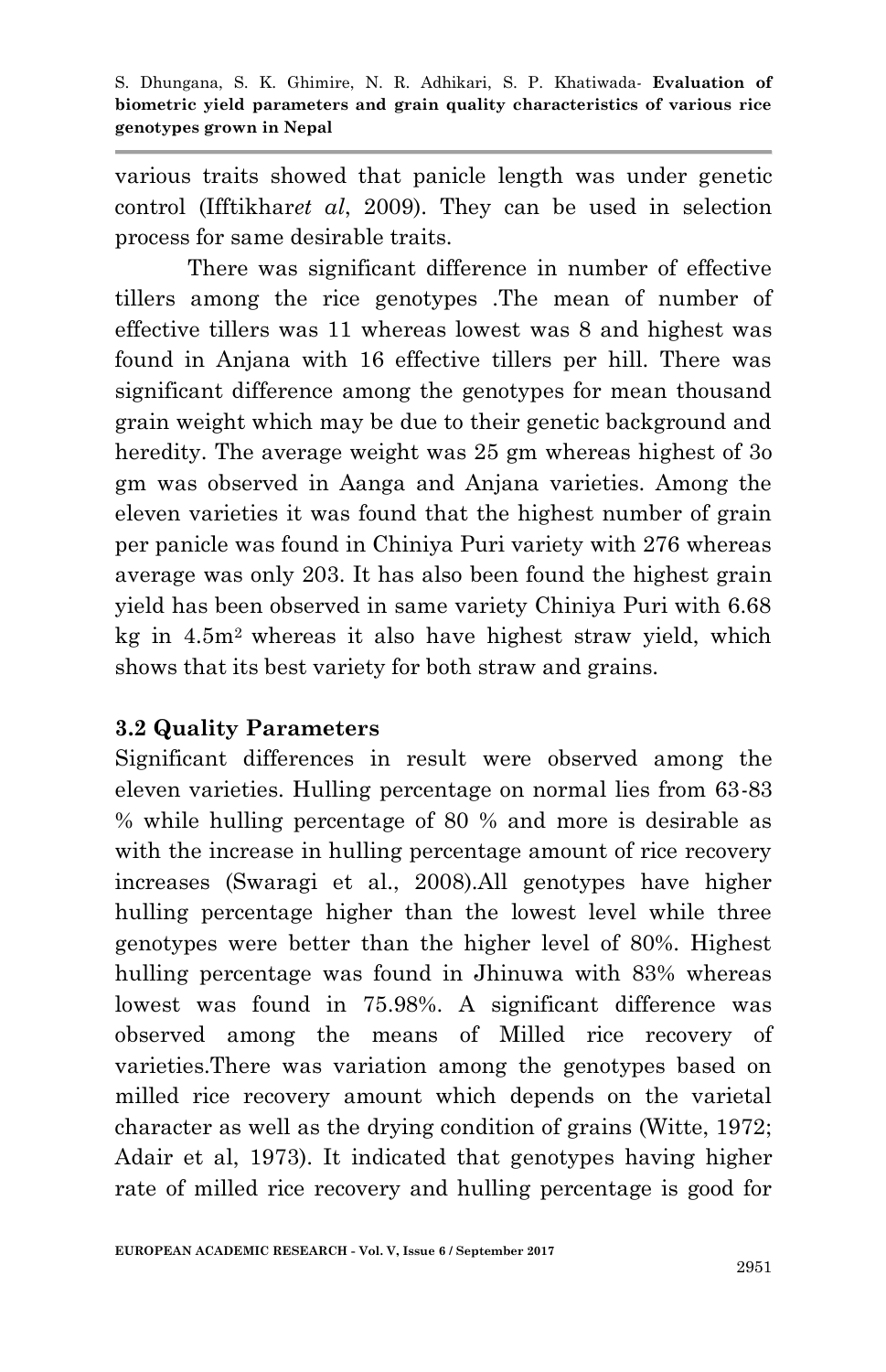breeder to develop new rice genotypes. Highest Milled rice recovery was found in Anjana with 74 % while lowest was found in Basmati-370 with 67%.

Significant results were observed among the means of kernel length among the eleven varieties. The average kernel length was found to be 5.70 mm whereas maximum was 6.87 of Basmati-370 whereas shortest length was found in 3.99 mm. The results thus obtained were better than the result of 3.6 mm to 6.5 mm (S.S Dipti, 2007) and in some points nearer to findings 4.30 mm to 7.80 mm (Meena et al, 1999) and 3.33 mm to 8.02 mm (Srivastava, 2013).

There has been a significant result among the means of kernel breadth, the average breadth was found as 2.28 mm whereas maximum was 2.97 mm in Hansa raj and minimum was found in Pokhreli Masino with 1.89 mm. The result thus we obtained on basis of width of kernel in Nepalese grains were on average and somehow better than the previous. The results were found superior then the results observed on aromatic rice as 1.7 mm to 3.77 mm (S. S. Dipti, 2002).

The average kernel length was found as 5.70 mm whereas the longest was 6.88mm in Basmati-360 and shortest was observed in Gudgudo with 3.94 mm similarly the average L/B ratio was observed as 2.58 whereas the maximum as found in Basmati-370 with 3.87 and minimum was found in Gudgudo. Based on the classification to L/B ratio and Kernel length it was found that three out of eleven were Slender whereas three have bold grain types, similarly one has long grain size whereas four have short grain size and remaining six have medium size of grain.

## **3.3 Chemical Parameters**

Among the twelve rice varieties it was found that ten variety emitted aroma in all three tests while two didn't emit any aroma during the test out of which Khumal-4 was not aroma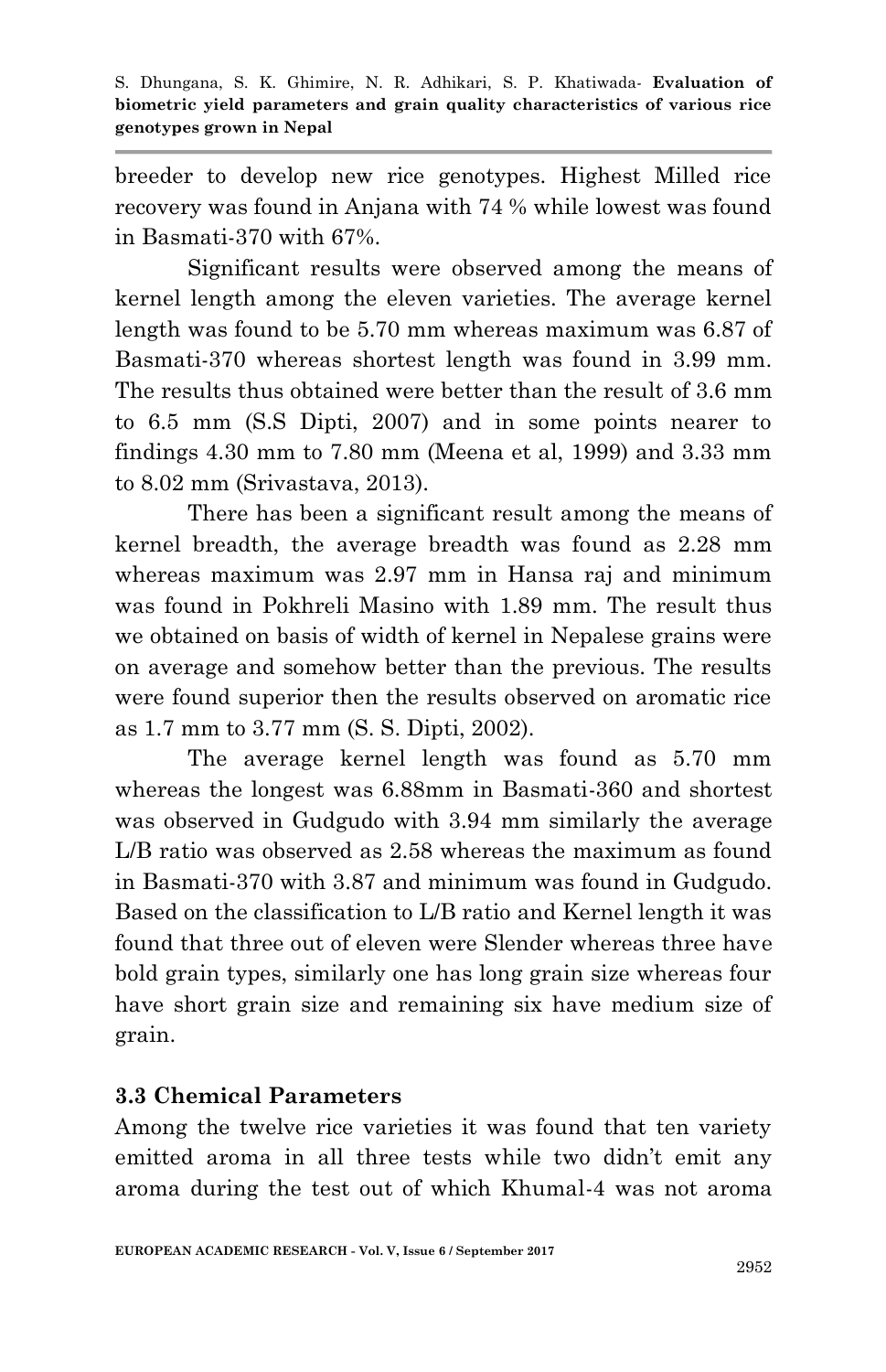emitting check variety. Similarly it was found that three varieties have intermediate level of Gelatization temperature (70-75°C) whereas remaining have low of (55-69°C) Gelatization temperature. Although not any significant result has been observed among the varieties in Amylose content but highest was observed in Aanga with 27.78% while lowest was observed in Hansa Raj with only 7.03%.AC determines the hardiness and stickiness of cooked rice. AC higher than 25 % gives non sticky soft or hard cooked rice. Rice having AC 20-25 % gives soft and relatively sticky cooked rice (Anonymous, 1997).Amylose content of rice is considered as the main parameter that determine cooking and eating quality of rice (Juliano, 1972) so the content of aroma plays an important role in finding consumers demand and price. The average alkali spreading value of the twelve varieties were found to be five whereas three varieties were found to have value of 7. Not any significant differences were found among the means of grain elongation ratio of eleven rice varieties.

## **4. CONCLUSIONS**

Aroma is one of the most important traits determining the consumer's preferences on purchase of rice. Aromatic rice cultivate throughout the country in a small scale only for home consumption although it is highly demanded and fetch higher price than non-aromatic rice. From the research conducted we can draw some conclusions that Nepalese Aromatic and Non Aromatic landraces possesses special quality which can be further utilized in plant breeding program. These genotypes are better than the present cultivated modern varieties and they can compete with imported rice grains in term of grain quality. It was found that the local landraces like Aanga, Anjana and Chiniya Puri along with Gudgudo has huge genetic as well as agronomic traits which are beneficial for further breeding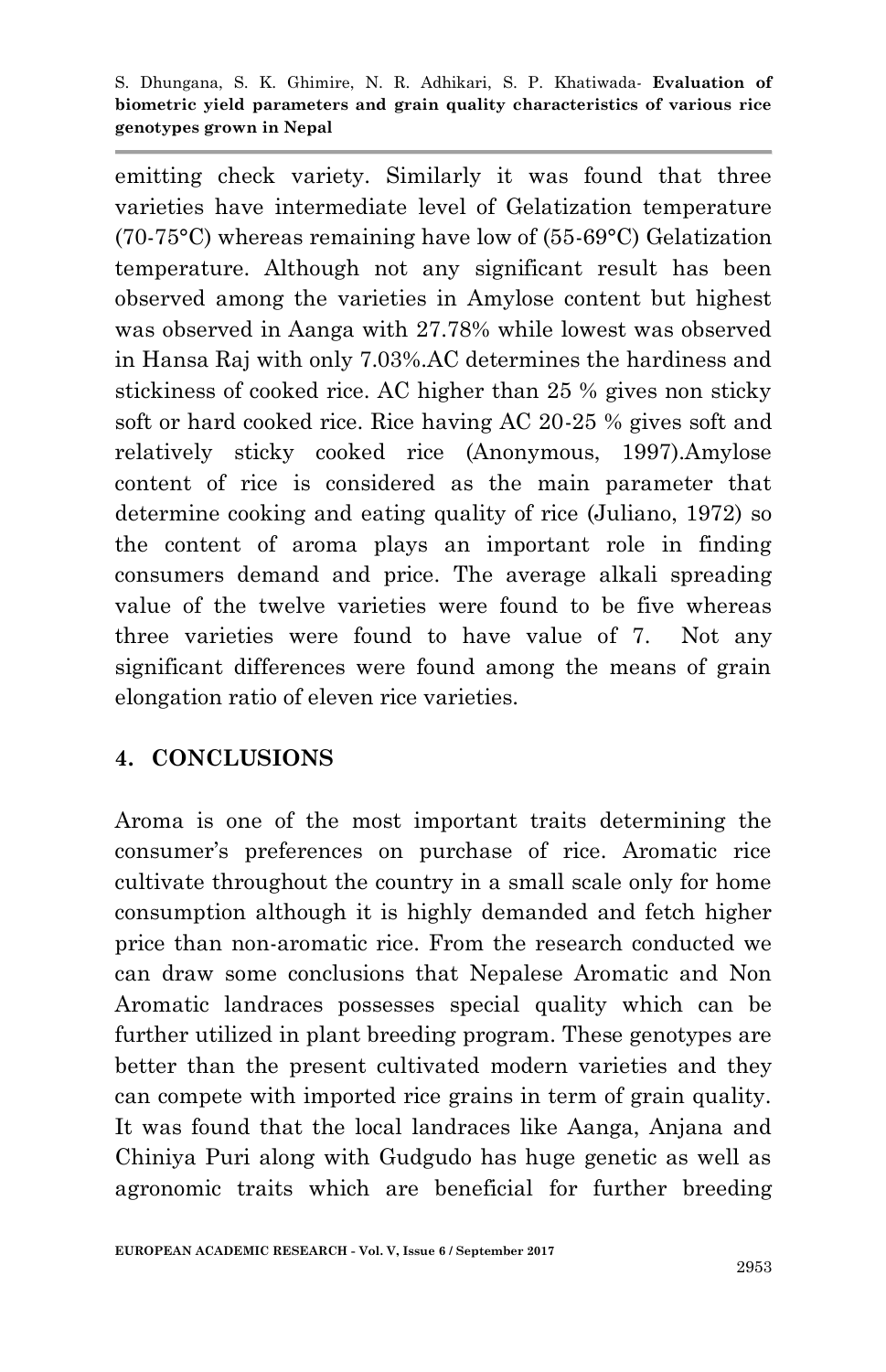process so these so be preserved. Chiniya Puri yields more than the commercially grown aromatic varieties similarly Anjana have good amylose content so they may be grown and used to reduce food security prevailing in the country.

### **REFERENCES**

- 1. Ahuja, S.C.,D.V.S.Panwar., U. Ahujaand K.R. Gupta. 1995. Basmati rice the scented pearl. Directorate of Publications, CCS Haryana Agricultural University, Hisar
- 2. Anonymous. 2004. Laboratory Manual on Rice Grain Quality Procedure. Directorate of Rice Research, Rajendranagar, Hyderabad, India. pp. 1-20.
- 3. Berner, D. K and B. J. Hoff. 1986. Inheritance of scent in American long grain rice. Food science and technology 26: 876-878.
- 4. Bhonsle, S. J. 2010. Grain Quality Evaluation and Organoleptic Analysis of Aromatic Rice Varieties of Goa, India Journal of Agricultural Science Vol. 2, No. 3; September
- 5. Bradbury, L.M.T., T. L. Fitzgerlad., R. J. Henry., Q.Jin and D. L. E. Waters. 2005. The gene for fragrance in rice. Plant biotechnology.J.3.363-370.
- 6. Buttery, R.G., L. C. Ling., B. O. Juliano and J. G. Turnbough. 1988. Cooked rice aroma and 2-acetyl-1 pyrroline.Journal of agricultural and food chemistry 31: 823-826.
- 7. Deb, D. 2005 .Seeds of tradition, seeds of future, folk rice varieties of eastern India, New Delhi; Research foundation for science technology and ecology.
- 8. Dela, Cruz N., R.K. Singh, U.S. Singh and G. S. Khush. 2000. Rice grain quality evaluation procedures. In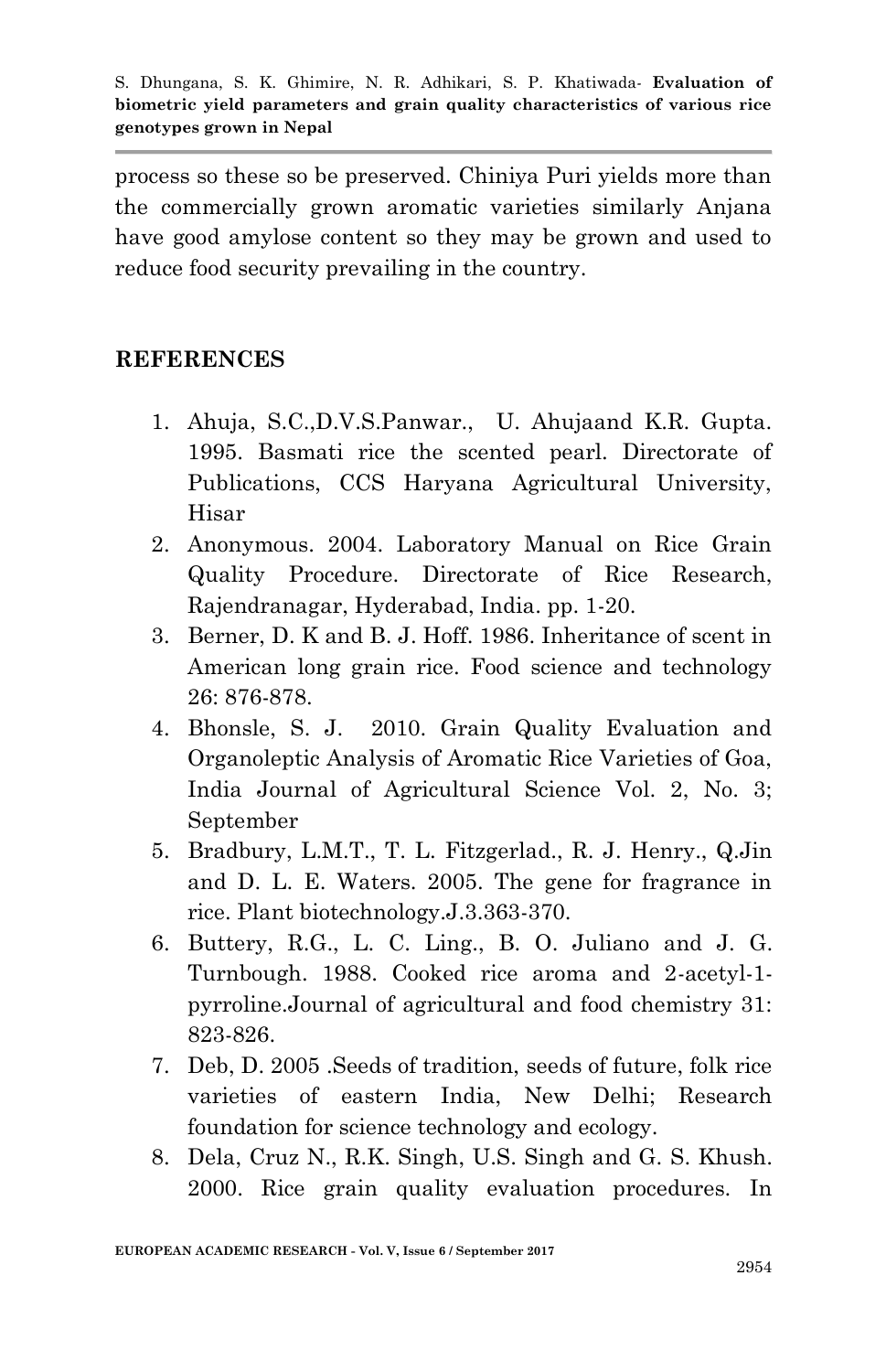Aromatic rices. Oxford & IBH Publishing Co. Pvt. Ltd., New Delhi, India. pp. 16-28.

- 9. Dela, Cruz. N., I. Kumar., R. P. Kaushik and G.P. Khush. 1989. Effect of temperature during grain development on stability of cooking quality component in rice, Japanese J. Breed (39): 299-306.
- 10. IRRI .2002. Standard evaluation system for rice (SES). International Rice Research Institute. 54p.
- 11. Juliano, B. O. 1972. Physicochemical properties of starch and protein and the irrelation to grain quality and nutritional value of rice. In: Rice Breeding. IRRI, Los Baños, Philippines. pp : 389-405.
- 12. Juliano, B.O. 1967. Physicochemical studies of rice starch and protein. Intl Rice Comm. Newsletter (Special issue: 93-105).
- 13. Juliano. B.O., 1979. In: Proc. Workshop on Chemical Aspects of Rice Grain Quality. Intl. Rice Res. Inst., Philippines. pp. 69-90.
- 14. Khush, G, S and N. Dela, Cruz. 1998. Developing Basmati rice with high yield potential. Cahiers Options Mediterraneennes, vol 24. Rice.
- 15. Khush, G.S. 2000. In Aromatic Rice. Oxford & IBH Publishing Company, New Delhi. 12.
- 16. Kovach, M.J., M. N. Colingacion., M. A. Fitzerald and Mc, Couch. 2009. The origin and evolution of fragrance in rice Dnas 106(34): 14444-14449.
- 17. Kumar, S., S. Rani and K. Krishnaiah. 1996. Problems and prospects of food grain aromatic rice in India. In: IRRI (ed) Rep INGER Monitoring Visit Fine Grain Aromatic Rice India, Iran, Pakistan, and Thailand. IRRI, Manila. pp. 21–29.
- 18. Little, R.R., G. B. Hilder and E. H. Dawson. 1958. Differential effect of dilute alkali on 25 varieties of milled white rice. Cereal Chemistry 35: 111-126.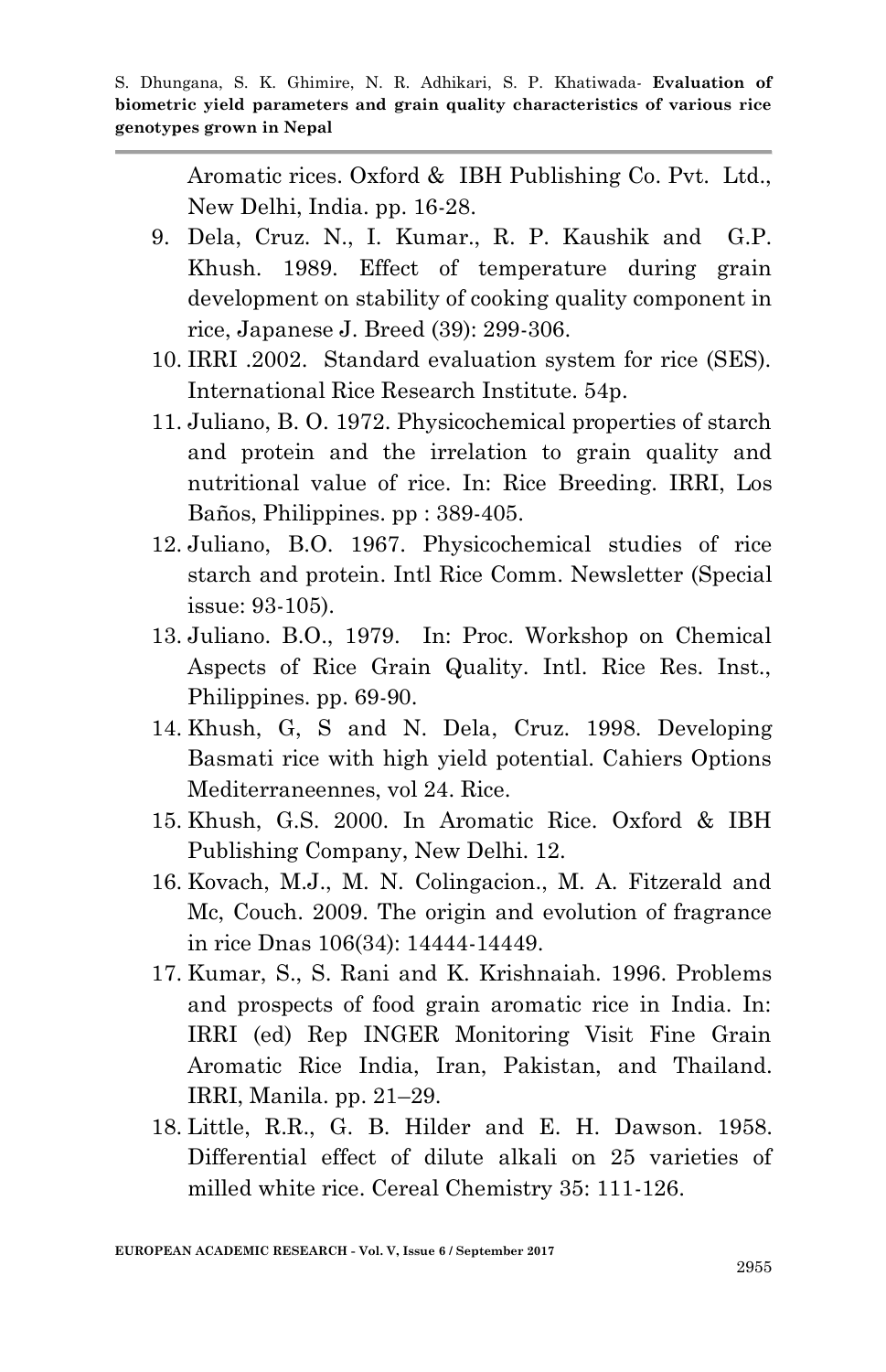- 19. Nayak, A.R., D. Chaudhuryand J. N. Reddy. 2003. Interrelationship among quality characters in scented rice. Indian J. Agric. Rec. 37(2): 124-127.
- 20. Reddy, V.D. and G. M. Redd. 1987. Genetic and biochemical basis of scent in rice (*Oryza sativa*). Theory Applied Genetics. 73: 699-700.
- 21. Sakthivee, K. Sundaram., R.M, Rani., N. S., Balchandran and S. M. Neeraja. 2009. Genetic and molecular basis of fragrance in rice .Biotechnology Adv 27:468-473.
- 22. Sarkarung, S and B. Somrith and Chitrakorn. 2000. in Aromatic Rice, Oxford & IBH Publishing Company, New Delhi, pp. 180.
- 23. Singh, R. K., U. S. Singh., G. S. Khush and R. Rashmi, 2000. Genetics and biodiversity of quality traits in aromatic rices. New Delhi, Oxford & IBH publishing co.pvt.ltd.pp.47-71.
- 24. Singh, R.K., U.S. Singh, G.S. Khush, R. Rohilla, J.P. Singh, G. Singh and K.S. Shekhar. 2000b. Small and medium grained aromatic rices of India. In: R.K. Singh, U.S.Singh, G.S. Khush (eds) Aromatic rices. Oxford & IBH, New Delhi, pp 155–177.
- 25. Singh, R.K., G. S. Khush., U.S. Singh., A. K. Singh and S. Singh. 2000. In Aromatic Rices. Oxford & IBH Publishing Company, New Delhi .pp. 71.
- 26. Tomar, J. Band, J. S. Nanda. 1985. Genetics and association studies of kernel shape in rice. Indian J. Genet. 45(2): 278-283.
- 27. USDA. 2009. United State Department of Agriculture. United States Standards for Rice. Federal Grain Inspection Service. http:// www.gipsa.usda.gov/fgis/standards/ ricestandards.pdf.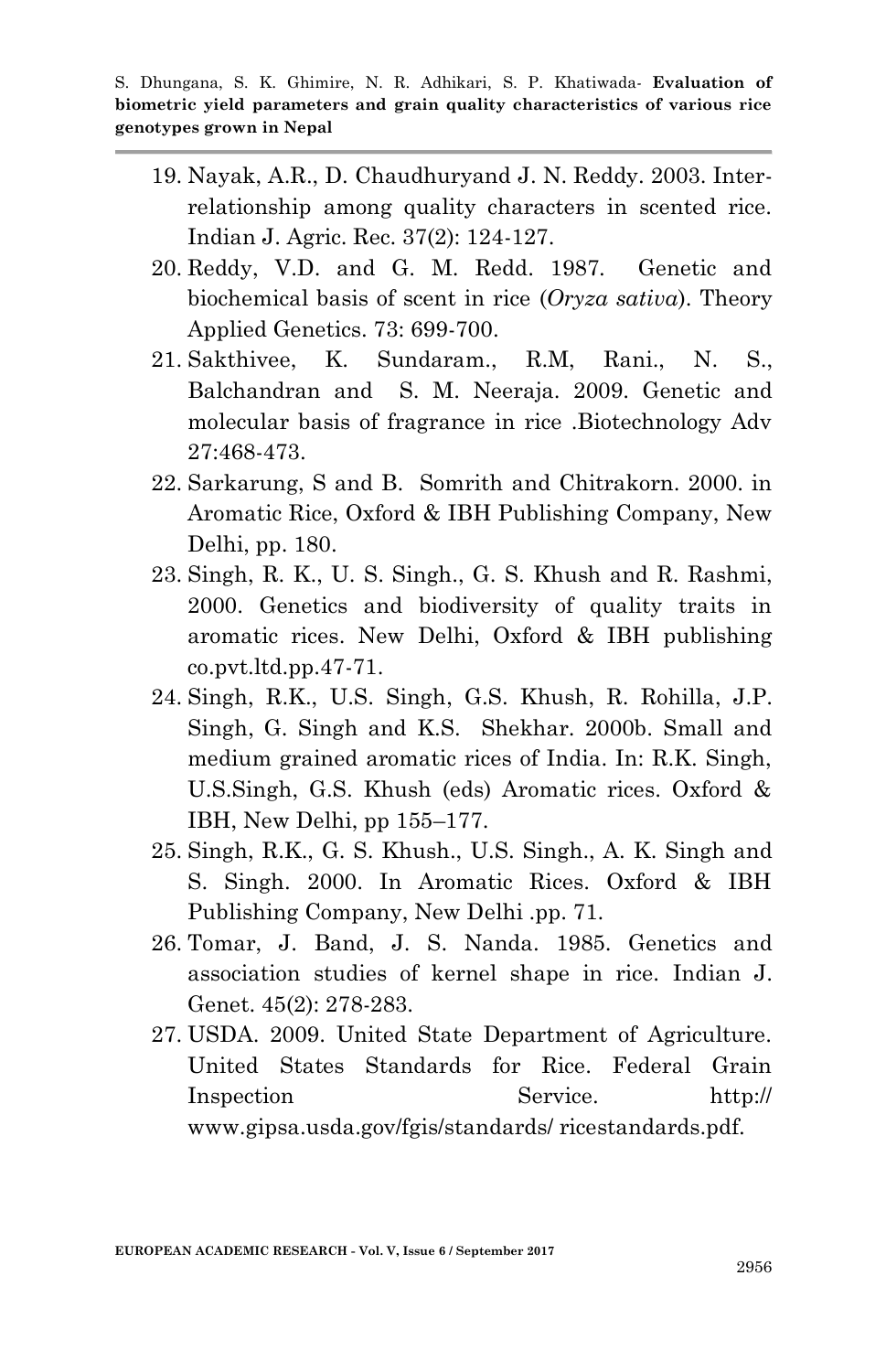- 28. Williams, J.V., W. T. Wu., H.Y. Tsai and H.G. Bata. 1958. Varietal differences in amylose content of rice starch. J. Agric. Food Chem. 6: 47.
- 29. Yau, N. J. N and J.J. Huang. 1996. Sensory analysis of cooked rice. Food Quality and Preference, 7(3-4):263-270.

| S.             | Genotypes          | DM                     | PH                   | PL                  | GFP                  | <b>NGPP</b>           | <b>NET</b>            | 1000 GW                | <b>GY</b>              | SY                     |
|----------------|--------------------|------------------------|----------------------|---------------------|----------------------|-----------------------|-----------------------|------------------------|------------------------|------------------------|
|                | Aanga              | 121.3 <sup>cd</sup>    | $124.4^{a.s}$        | $22.11^{ab}$        | 32.83 <sup>cd</sup>  | $255.7^{ab}$          | $11.39$ abc           | $30.57b-f$             | $4.377$ abc            | $6.913^{ab}$           |
| $\overline{2}$ | Anjana             | $128.3$ abc            | $120.4^{b.s.}$       | $24.11^{ab}$        | $30.83^{d}$          | 134.7 <sub>cdef</sub> | 16.39a                | $30.87b-f$             | $4.622^{ab}$           | 6.793 <sup>ab</sup>    |
| 3              | Basmati 370        | 134.9 <sup>abc</sup>   | $119.8^{b.s.}$       | 27.78 <sup>ab</sup> | $32.5^{\rm d}$       | 186.4 <sup>bcd</sup>  | $10.06$ abc           | $20.61$ <sup>h-o</sup> | $4.764^{ab}$           | $6.62$ <sup>ab</sup>   |
| 4              | Chiniya Puri       | 127.9 <sup>bc</sup>    | $141.8^{a.p}$        | 24.78 <sup>ab</sup> | 34.5 <sup>abcd</sup> | $276.4^{ab}$          | $14.06^{ab}$          | $25.12^{d-j}$          | $6.681$ <sup>a</sup>   | 8.87 <sup>a</sup>      |
| 5              | <b>CNTRL 85033</b> | 141.3 <sup>abc</sup>   | 84.44 <sup>o-s</sup> | $22.11^{ab}$        | $35.17$ abed         | 177.7 <sup>bcd</sup>  | $13.39$ <sup>ab</sup> | $29.58^{b-g}$          | $3.575$ <sup>abc</sup> | $5.147$ <sub>abc</sub> |
| 6              | Gudgudo            | $157.3^{\circ}$        | $151.4^{a-j}$        | $24.11^{ab}$        | 37.83abcd            | 165.7cdef             | 8.389abc              | $17.34^{j\circ}$       | $1.176c$ cde           | $5.053$ abc            |
|                | Hansa Raj          | $134.3$ <sup>abc</sup> | $131.4^{a.s.}$       | $23.11^{ab}$        | $40.17$ abed         | 177.7 <sup>bcd</sup>  | $11.39$ abc           | $28.15^{b-g}$          | $4.236$ abc            | $6.123$ <sup>abc</sup> |
| 8              | IR 67017           | $132.3$ <sup>abc</sup> | 85.44 <sup>o-s</sup> | $25.11^{ab}$        | 33.83bcd             | 175.7cdef             | $10.39$ abc           | $29.48b-g$             | $4.173$ abc            | 6.193a <sub>b</sub>    |
| 9              | Jhinuwa            | 115.3 <sup>d</sup>     | $103.4$ ce-s         | $22.11^{ab}$        | $29.83^{d}$          | $177.7$ cdef          | $11.39$ abc           | $24.36e{k}$            | $3.253$ abc            | 5.233abc               |
| 10             | Khumal-4           | 135.2 <sup>abc</sup>   | $143^{a-p}$          | 27 <sub>ab</sub>    | $32.67$ <sup>d</sup> | $245.2^{ab}$          | $11.17$ abc           | $19.04^{j\circ}$       | 5.72ab                 | 7.717 <sup>ab</sup>    |
| 11             | Pokhreli Masino    | $143^{ab}$             | $155.2^{a.g.}$       | $26^{ab}$           | 34.33 <sup>bcd</sup> | 271 <sup>ab</sup>     | $10.17$ abc           | $21.6^{h-n}$           | $5.112^{ab}$           | $7.225^{ab}$           |

**Table 1. Biometric and yield characteristics of rice varieties**

Superscript letters (a-e) indicate significant differences  $(p<0.5)$  among varieties whereas mean with same letter with the column varieties are not significantly different ( $p<0.5$ ).

| S.N            | Genotypes          | Hulling %           | <b>MRR</b>          | KL           | KΒ                 | L/B                |
|----------------|--------------------|---------------------|---------------------|--------------|--------------------|--------------------|
|                | Aanga              | 79.92abc            | 72.2ab              | $5.83$ abcde | 2.55a              | 2.25ab             |
| $\overline{2}$ | Anjana             | 80.49 <sup>ab</sup> | $74.26^{ab}$        | $5.59$ bcde  | 2.62 <sup>a</sup>  | 2.09 <sub>ab</sub> |
| 3              | Basmati 370        | $79.04$ abc         | 67.68abc            | 6.88abc      | 1.94ab             | 3.57ab             |
| $\overline{4}$ | Chiniya Puri       | $79.24$ abc         | $70.57$ abc         | $5.44$ bcde  | 2.48 <sup>a</sup>  | 2.24ab             |
| 5              | <b>CNTRL 85033</b> | 75.98bcd            | 71.64a <sub>b</sub> | 6.29abcde    | 2.17 <sup>a</sup>  | 2.91 <sup>ab</sup> |
| 6              | Gudgudo            | 80.27ab             | 69.12abc            | 3.94e        | 2.37a              | 1.61 <sup>b</sup>  |
| 7              | Hansa Raj          | 78.39abc            | $75.05^{ab}$        | $5.03$ bcde  | 2.97a              | 1.72 <sup>b</sup>  |
| 8              | IR 67017           | 79.45abc            | $72.04^{ab}$        | 6.55 abcd    | 1.88 <sup>ab</sup> | 3.51ab             |
| 9              | Jhinuwa            | 83.24 <sup>a</sup>  | 67.75abc            | $5.49$ bcde  | 2.20 <sup>a</sup>  | 2.47 <sup>ab</sup> |
| 10             | Khumal-4           | 76.26abc            | 69.43abc            | $5.62$ bcde  | 1.99ab             | 2.82ab             |
| 11             | Pokhreli Masino    | 78.86abc            | 68.71abc            | $6.05$ abcde | 1.9 <sub>ab</sub>  | 3.22ab             |

**Table 2 Quality Characteristics of Aromatic Varieties**

Superscript letters (a-e) indicate significant differences (p<0.5) among varieties whereas mean with same letter with the column varieties are not significantly different ( $p<0.5$ ).

**Table 3 Classification of Grain Size and Shape** 

| <b>SN</b>      | Genotype           | L/B  | G.S     | K.L. | Grain Size |
|----------------|--------------------|------|---------|------|------------|
|                | Aanga              | 2.25 | Medium  | 5.83 | Medium     |
| $\overline{2}$ | Anjana             | 2.09 | Bold    | 5.60 | Medium     |
| 3              | Basmati 370        | 3.57 | Slender | 6.88 | Long       |
| 4              | Chiniya Puri       | 2.24 | Medium  | 5.44 | Short      |
| 5              | <b>CNTRL 85033</b> | 2.92 | Medium  | 6.29 | Medium     |
| 6              | Gudgudo            | 1.61 | Bold    | 3.94 | Short      |
|                | Hansa Raj          | 1.72 | Bold    | 5.03 | Short      |
| 8              | IR 67017           | 3.51 | Slender | 6.55 | Medium     |

**EUROPEAN ACADEMIC RESEARCH - Vol. V, Issue 6 / September 2017**